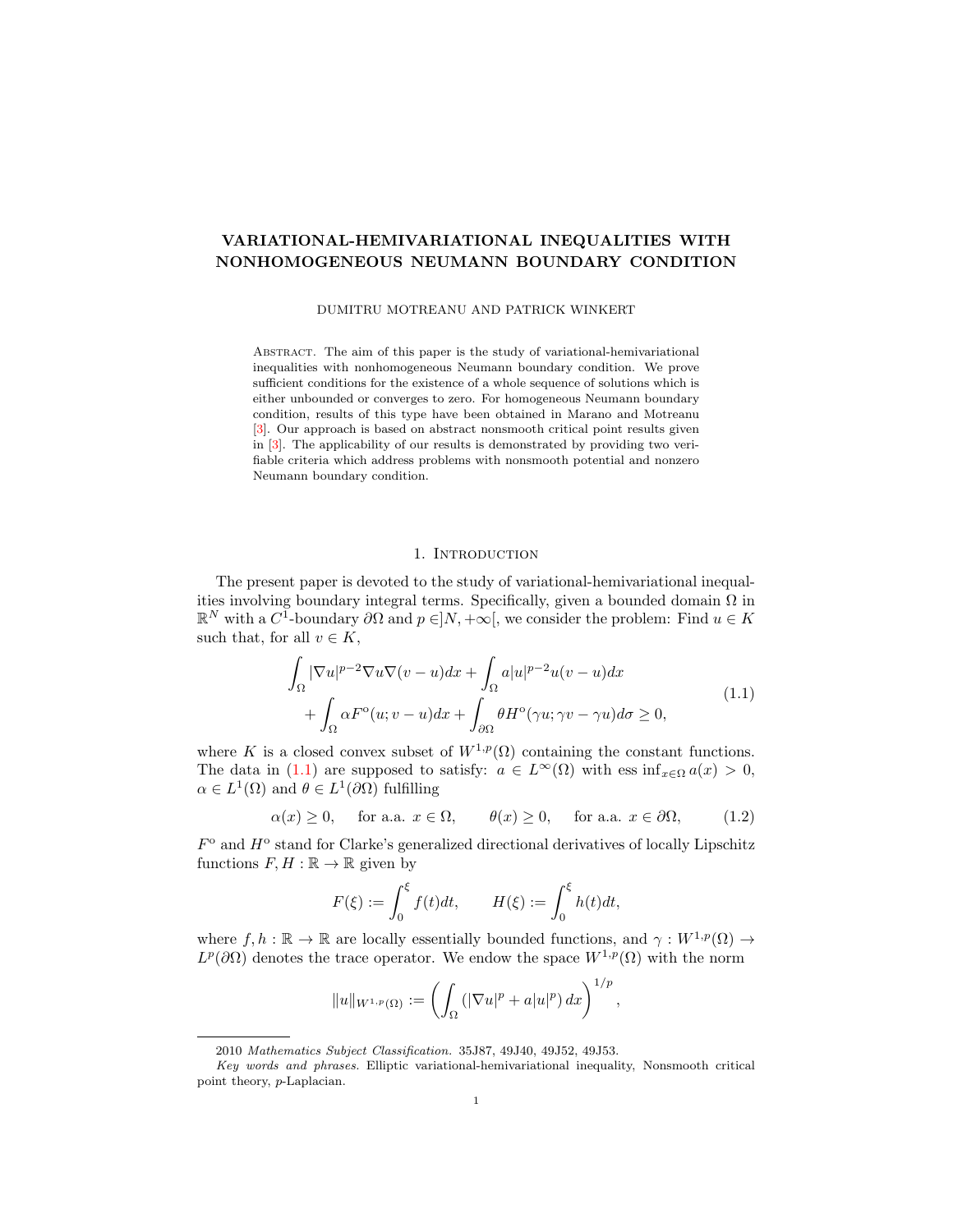which is equivalent to the usual one. Since  $p > N$ , there is the compact embedding  $W^{1,p}(\Omega) \hookrightarrow C^0(\overline{\Omega})$ . For a later use, let

$$
c := \sup \{ \|u\|_{W^{1,p}(\Omega)}^{-1} \|u\|_{C^0(\overline{\Omega})} : u \in W^{1,p}(\Omega), u \not\equiv 0 \} < \infty,\tag{1.3}
$$

be the best embedding constant, where  $||u||_{C^0(\overline{\Omega})} = \sup_{x \in \overline{\Omega}} |u(x)|$ . The expression of c implies that

<span id="page-1-0"></span>
$$
c^p ||a||_{L^1(\Omega)} \ge 1.
$$

Problem [\(1.1\)](#page-0-0) differs from the corresponding problem studied in Marano and Motreanu [\[3\]](#page-7-0) by the fact that the integral term

$$
\int_{\Omega} \beta G^{\rm o}(u;v-u)dx
$$

in [\[3\]](#page-7-0), with a locally Lipschitz function  $G : \mathbb{R} \to \mathbb{R}$  and some  $\beta \in L^1(\Omega)$ , is replaced in our formulation with the boundary term

$$
\int_{\partial\Omega} \theta H^{\rm o}(\gamma u;\gamma v - \gamma u)d\sigma.
$$

Actually, this expresses the passage in the Neumann boundary condition from the homogeneous situation (i.e.,  $\frac{\partial u}{\partial n} = 0$  on  $\partial \Omega$ ) to the possibly nonhomogeneous case in [\(1.1\)](#page-0-0). A prototype of (1.1), taking for simplicity  $K = W^{1,p}(\Omega)$ , is the following boundary value problem with nonsmooth potential and nonhomogeneous, nonsmooth Neumann boundary condition:

$$
\Delta_p u - a(x)|u|^{p-2}u \in \alpha(x)\partial F(u) \quad \text{in } \Omega,
$$

$$
|\nabla u|^{p-2}\frac{\partial u}{\partial n} \in -\theta(x)\partial H(\gamma u) \quad \text{on } \partial \Omega,
$$

where  $n(x)$  is the outward unit normal at  $x \in \partial\Omega$ ,  $\frac{\partial u}{\partial n}$  denotes the corresponding normal derivative of u on  $\partial\Omega$ , while  $\partial F$  and  $\partial H$  represent the generalized gradients of  $F$  and  $H$ , respectively.

Our main results are Theorems [3.1](#page-3-0) and [3.2](#page-5-0) providing sufficient conditions that problem [\(1.1\)](#page-0-0) admit a whole sequence of solutions which is either unbounded or converges to zero. Theorems [3.1](#page-3-0) and [3.2](#page-5-0) correspond to Theorems 2.1 and 2.2 in [\[3\]](#page-7-0) which hold for the homogeneous Neumann boundary condition. However, Theorems [3.1](#page-3-0) and [3.2](#page-5-0) are not extensions of Theorems 2.1 and 2.2 in [\[3\]](#page-7-0) due to the presence therein of a term involving a locally Lipschitz function  $G : \mathbb{R} \to \mathbb{R}$  that cannot be incorporated in the locally Lipschitz function  $F : \mathbb{R} \to \mathbb{R}$  in view of the imposed assumptions on  $F$  and  $G$ . We illustrate the applicability of Theorems [3.1](#page-3-0) and [3.2](#page-5-0) by two results stated as Theorems [4.1](#page-5-1) and [4.2,](#page-6-0) which give verifiable criteria to fulfill the hypotheses of Theorems [3.1](#page-3-0) and [3.2](#page-5-0) in the case where the function H describing the generalized Neumann boundary condition is not trivial. Our approach is variational relying on a nonsmooth critical point theorem that guarantees the existence of infinitely many critical points in our nonsmooth setting with suitable convergence properties (see [\[3\]](#page-7-0)).

The rest of the paper is organized as follows. Section 2 presents some notions and results in the nonsmooth critical point theory which are needed in the sequel. Section 3 contains our main results, while Section 4 sets forth our applications.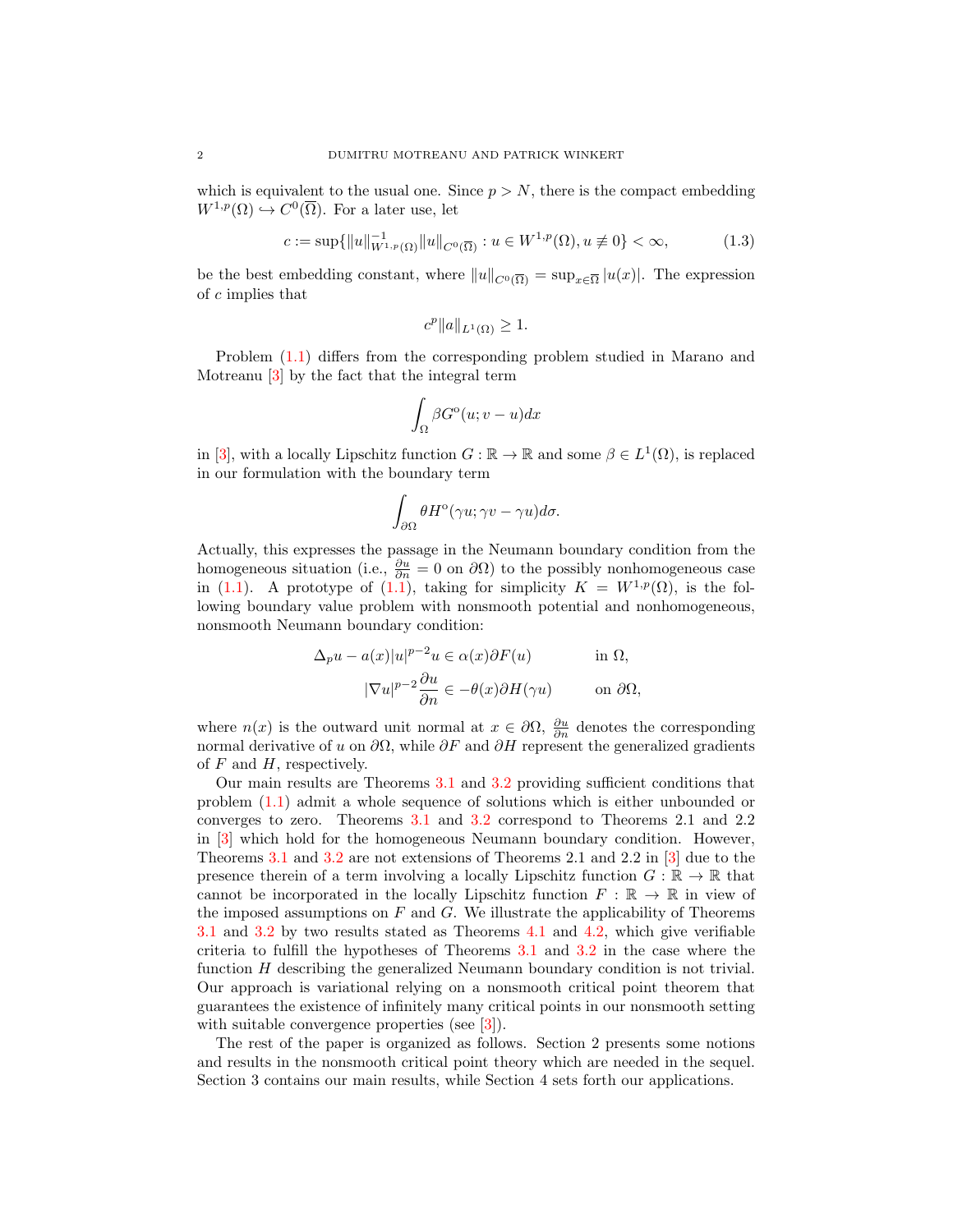#### 2. Preliminaries

In this section, we give a brief overview on some prerequisites of nonsmooth analysis which are needed in the sequel. Let  $X$  be a real normed space with the norm  $|| \cdot ||$ . Given a locally Lipschitz function  $j : X \to \mathbb{R}$  on a Banach space X, we denote by  $j^{\circ}(u; v)$  the generalized directional derivative of j at the point  $u \in X$  in direction  $v \in X$ , which is defined by

$$
j^{o}(u; v) = \limsup_{x \to u, t \downarrow 0} \frac{j(x + tv) - j(x)}{t},
$$

(see [\[2,](#page-7-1) Chapter 2]). If  $j_1, j_2 : X \to \mathbb{R}$  are locally Lipschitz functions, there holds

$$
(j_1 + j_1)^{\circ}(u; v) \leq j_1^{\circ}(u; v) + j_2^{\circ}(u; v), \qquad \forall u, v \in X.
$$

Now we consider a function  $\Phi: X \to \mathbb{R}$  which satisfies the structure hypothesis:

(S)  $\Phi = j + I$ , with  $j : X \to \mathbb{R}$  locally Lipschitz and  $I : X \to \mathbb{R} \cup \{+\infty\}$  convex, proper (i.e.,  $I \neq +\infty$ ), and lower semicontinuous.

A point  $u \in X$  is called a critical point of  $\Phi$  if the following inequality is valid

$$
j^{o}(u; v - u) + I(v) - I(u) \ge 0, \quad \forall v \in X
$$

(see  $[5, Chapter 3]$  $[5, Chapter 3]$ ). In the case where j is continuously differentiable, this definition reduces to the one of Szulkin in [\[7\]](#page-7-3) and in the case where  $I \equiv 0$  it coincides with the notion of critical point introduced by Chang (cf. [\[1\]](#page-7-4)). By [\[4,](#page-7-5) Proposition 2.1], we know that each local minimum of  $\Phi$  is a critical point.

Let  $(X, \|\cdot\|)$  and X be real Banach spaces such that X is compactly embedded in  $\widetilde{X}$ . Further, let  $j_1 : \widetilde{X} \to \mathbb{R}$  and  $j_2 : X \to \mathbb{R}$  be locally Lipschitz, and let  $I: X \to \mathbb{R} \cup \{+\infty\}$  be convex, proper, and lower semicontinuous. By  $D(I)$  we denote the effective domain of I, that is  $D(I) = \{u \in X : I(u) < +\infty\}$ . Set

$$
\Phi(u) = j_1(u) + I(u), \quad \Psi(u) = j_2(u) \quad \text{for all } u \in X.
$$

We note that  $\Phi$  and  $\Psi$  satisfy the structure condition (S). We assume that

<span id="page-2-2"></span><span id="page-2-0"></span>
$$
\Psi^{-1}(]-\infty,\varrho[)\cap D(I)\neq\emptyset,\quad\forall\varrho>\inf_{X}\Psi,
$$
\n(2.1)

and define for every  $\rho > \inf_X \Psi$  the nonnegative number

$$
\varphi(\varrho) := \inf_{u \in \Psi^{-1}(\mathcal{I} - \infty, \varrho[\mathcal{I} - \mathcal{I} - \mathcal{I} - \mathcal{I} - \mathcal{I} - \mathcal{I} - \mathcal{I} - \mathcal{I} - \mathcal{I} - \mathcal{I} - \mathcal{I} - \mathcal{I}} \frac{\Phi(v)}{\varrho - \Psi(u)},
$$
\n(2.2)

where  $\overline{(\Psi^{-1}([- \infty, \varrho]))}_w$  denotes the weak closure of  $\Psi^{-1}([- \infty, \varrho])$ . Finally, we introduce

$$
\delta_1:=\liminf_{\varrho\to+\infty}\varphi(\varrho),\qquad \delta_2:=\liminf_{\varrho\to(\inf_X\Psi)^+}\varphi(\varrho).
$$

Keeping the notation above, we state the following nonsmooth version of a critical point result due to Ricceri  $[6,$  Theorem 2.5], which was established in  $[3,$  Theorem 1.1].

<span id="page-2-1"></span>**Theorem 2.1.** Assume that  $X$  is a reflexive Banach space and that the function  $\Psi$  is weakly sequentially lower semicontinuous, coercive and satisfies [\(2.1\)](#page-2-0). Then the following properties hold:

(a) For every  $\rho > \inf_X \Psi$  and every  $\lambda > \varphi(\varrho)$ , the function  $\Phi + \lambda \Psi$  has a critical point (local minimum) lying in  $\Psi^{-1}(\vert -\infty, \varrho \vert)$ .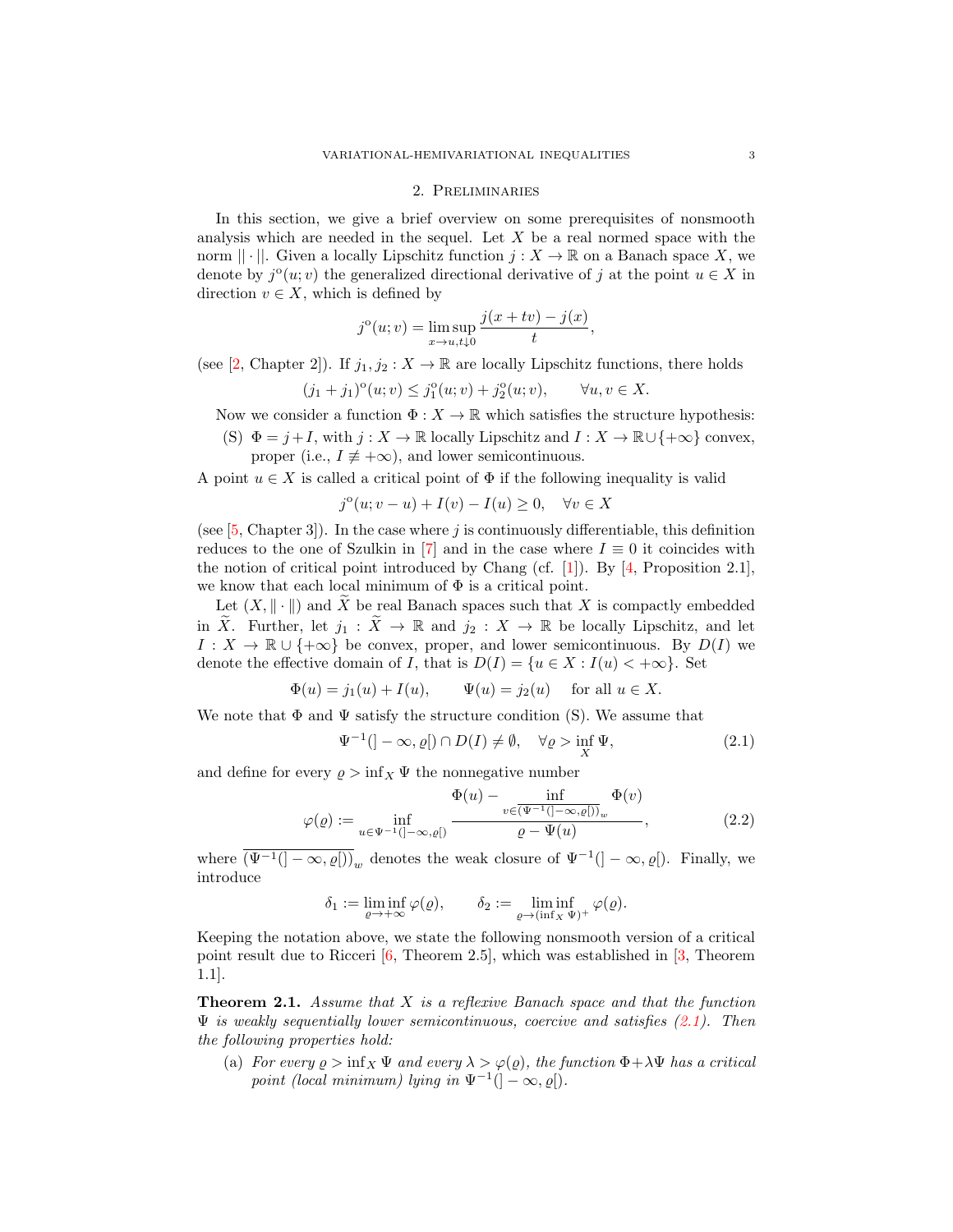- (b) If  $\delta_1 < +\infty$ , then for every  $\lambda > \delta_1$ , either
	- (b1)  $\Phi + \lambda \Psi$  possesses a global minimum, or
	- (b2) there is a sequence  $(u_n)$  of critical points (local minima) of  $\Phi + \lambda \Psi$ such that  $\lim_{n\to+\infty} \Psi(u_n) = +\infty$ .
- (c) If  $\delta_2 < +\infty$ , then for every  $\lambda > \delta_2$ , either
	- (c1)  $\Phi + \lambda \Psi$  has a local minimum, which is also a global minimum of  $\Psi$ , or
	- (c2) there exists a sequence  $(u_n)$  of pairwise distinct critical points (local minima) of  $\Phi + \lambda \Psi$ , with  $\lim_{n \to +\infty} \Psi(u_n) = \inf_X \Psi$ , weakly converging to a global minimum of  $\Psi$ .

#### 3. Main Results

Our first main result reads as follows.

### <span id="page-3-0"></span>Theorem 3.1. Assume that

<span id="page-3-6"></span><span id="page-3-5"></span><span id="page-3-4"></span><span id="page-3-3"></span><span id="page-3-1"></span>
$$
\inf_{\xi \in \mathbb{R}} H(\xi) \ge 0 \tag{3.1}
$$

and there exist two sequences  $(r_n) \subset \mathbb{R}_+$  and  $(\xi_n) \subset \mathbb{R}$  such that

$$
\lim_{n \to +\infty} r_n = +\infty,\tag{3.2}
$$

$$
F(\xi_n) = \inf_{|\xi| \le c(pr_n)^{1/p}} F(\xi), \qquad \forall n \in \mathbb{N},
$$
\n(3.3)

$$
\frac{1}{p}||a||_{L^{1}(\Omega)}|\xi_{n}|^{p} + H(\xi_{n})||\theta||_{L^{1}(\partial\Omega)} < r_{n}, \qquad \forall n \in \mathbb{N},
$$
\n(3.4)

$$
\liminf_{|\xi| \to +\infty} \frac{F(\xi) \| \alpha \|_{L^1(\Omega)} + H(\xi) \| \theta \|_{L^1(\partial \Omega)}}{|\xi|^p} < -\frac{1}{p} \| \alpha \|_{L^1(\Omega)}.\tag{3.5}
$$

Then problem  $(1.1)$  possesses an unbounded sequence of solutions.

*Proof.* In order to apply Theorem [2.1,](#page-2-1) we set  $X := W^{1,p}(\Omega)$  and  $\widetilde{X} = C^0(\overline{\Omega})$ , which guarantees that X is compactly embedded in  $\widetilde{X}$  due to  $p > N$ . Let the functions  $j_1 : \widetilde{X} \to \mathbb{R}$  and  $j_2 : X \to \mathbb{R}$  be defined by

$$
j_1(u) := \int_{\Omega} \alpha F(u) dx, \qquad j_2(u) := \frac{1}{p} ||u||_X^p + \int_{\partial \Omega} \theta H(\gamma u) d\sigma.
$$

They are locally Lipschitz since  $f, h \in L^{\infty}_{loc}(\mathbb{R})$ . Let  $I : X \to \mathbb{R} \cup \{+\infty\}$  be the indicator function of the set  $K$ , that is

<span id="page-3-2"></span>
$$
I(u) = \begin{cases} 0, & \text{if } u \in K, \\ +\infty, & \text{otherwise,} \end{cases}
$$

which is convex, proper, and lower semicontinuous. Next, we introduce

$$
\Phi(u) = j_1(u) + I(u), \quad \Psi(u) = j_2(u), \text{ for all } u \in X.
$$

Hypotheses  $(1.2)$  and  $(3.1)$  imply the estimate

$$
\Psi(u) = \frac{1}{p} ||u||_X^p + \int_{\partial \Omega} \theta H(\gamma u) d\sigma \ge \frac{1}{p} ||u||_X^p, \qquad \forall u \in X,
$$
 (3.6)

which proves the coercivity of  $\Psi$  and that  $\inf_X \Psi = \Psi(0) = 0$ . Recalling that K contains the constant functions, it follows that  $0 \in K = D(I)$ , thereby

$$
0 \in \Psi^{-1}([-\infty, \varrho[)\cap D(I)), \qquad \forall \varrho > \inf_{X} \Psi.
$$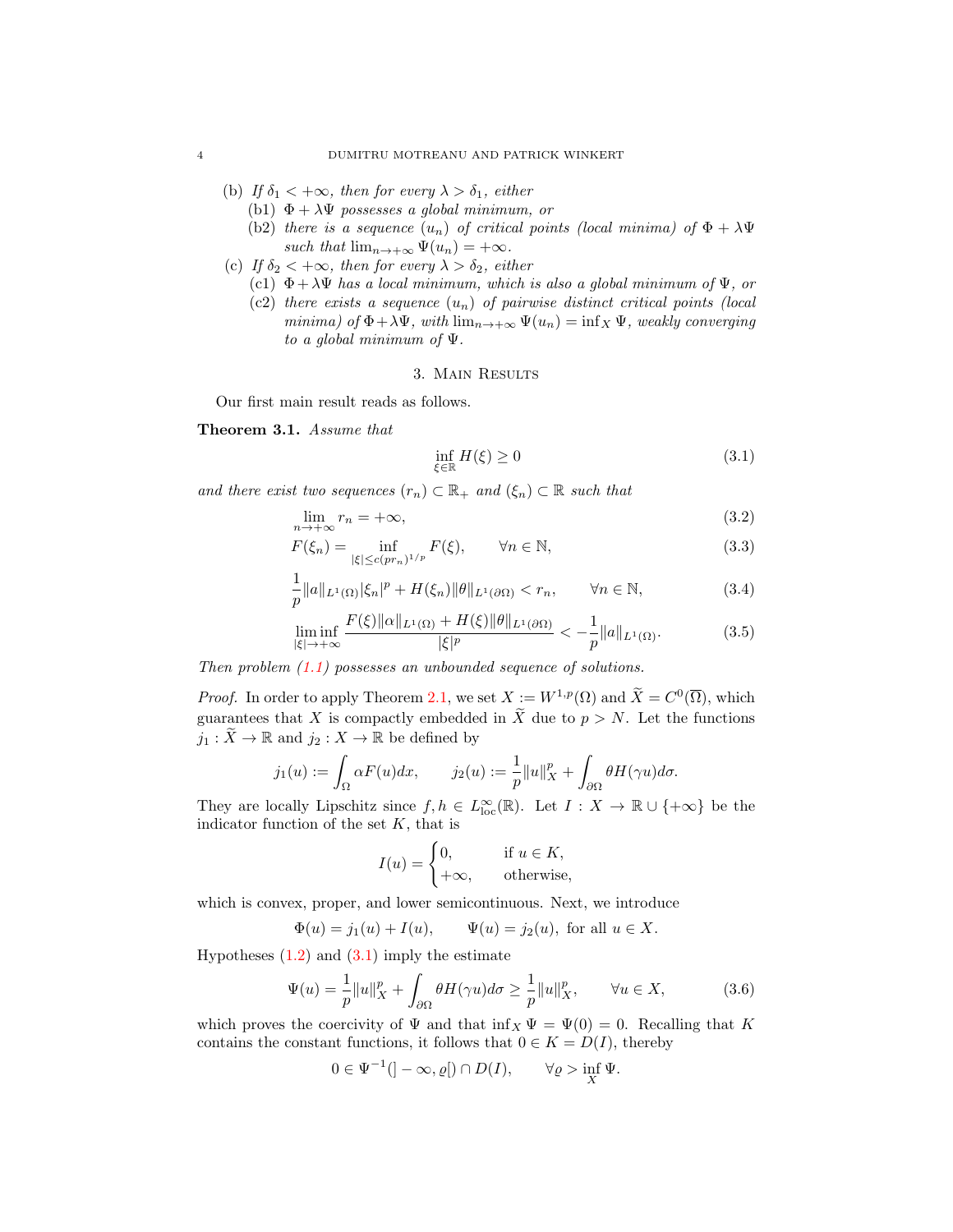Using the compactness of the trace operator  $\gamma$ , we can show that  $\Psi$  is weakly sequentially lower semicontinuous on X.

Taking into account [\(3.6\)](#page-3-2), we get for each  $v \in (\Psi^{-1}(\mathcal{I} - \infty, \varrho])_w$  the estimate  $||v||_X \leq (p\varrho)^{1/p}$ . Then, in view of  $(2.2)$ , we infer that

$$
0 \le \varphi(\varrho) \le \inf_{u \in \Psi^{-1}(]-\infty,\varrho[)} \frac{\Phi(u) - \inf_{\|v\|_X \le (p\varrho)^{1/p}} \Phi(v)}{\varrho - \Psi(u)}, \quad \forall \varrho > \inf_X \Psi = 0. \tag{3.7}
$$

Let  $n \in \mathbb{N}$  be fixed. The definition of the embedding constant c in [\(1.3\)](#page-1-0) ensures that for each  $v \in X$  satisfying  $||v||_X \leq (pr_n)^{1/p}$  we have  $|v(x)| \leq c(pr_n)^{1/p}$  for all  $x \in \Omega$ . From  $(1.2)$  and  $(3.3)$ , we obtain

<span id="page-4-2"></span><span id="page-4-1"></span><span id="page-4-0"></span>
$$
\Phi(\xi_n) \le \inf_{\|v\|_X \le (pr_n)^{1/p}} \Phi(v). \tag{3.8}
$$

Applying [\(3.4\)](#page-3-4) yields

$$
\Psi(\xi_n) = \frac{1}{p} \|\xi_n\|_X^p + \int_{\partial\Omega} \theta H(\xi_n) d\sigma = \frac{1}{p} \|a\|_{L^1(\Omega)} |\xi_n|^p + H(\xi_n) \|\theta\|_{L^1(\partial\Omega)} < r_n,
$$

which proves that  $\xi_n \in \Psi^{-1}([-\infty, r_n])$ . By virtue of  $(3.2)$ , we may insert  $\varrho = r_n$ in  $(3.7)$  provided *n* is sufficiently large. Combining with  $(3.8)$  it results in

$$
0 \le \varphi(r_n) \le \inf_{u \in \Psi^{-1}(\{-\infty, r_n\})} \frac{\Phi(u) - \Phi(\xi_n)}{r_n - \Psi(u)} \le \frac{\Phi(\xi_n) - \Phi(\xi_n)}{r_n - \Psi(\xi_n)} = 0. \tag{3.9}
$$

It turns out from [\(3.2\)](#page-3-5) and [\(3.9\)](#page-4-2) that  $\liminf_{\rho \to +\infty} \varphi(\varrho) = 0$  meaning  $\delta_1 = 0$ . We are thus allowed to apply part (b) of Theorem [2.1](#page-2-1) with  $\lambda = 1$ .

We claim that the function  $\Phi + \Psi$  is unbounded from below. According to [\(3.5\)](#page-3-6), we can choose  $\eta > 0$  such that

$$
\eta \in \left] \frac{1}{p} ||a||_{L^1(\Omega)}, - \liminf_{|\xi| \to +\infty} \frac{F(\xi) ||\alpha||_{L^1(\Omega)} + H(\xi) ||\theta||_{L^1(\partial \Omega)}}{|\xi|^p} \right[.
$$

This allows us to select a sequence  $(\sigma_n) \subset \mathbb{R}$  satisfying

$$
\lim_{n \to +\infty} |\sigma_n| = +\infty, \quad F(\sigma_n) ||\alpha||_{L^1(\Omega)} + H(\sigma_n) ||\theta||_{L^1(\partial\Omega)} < -\eta |\sigma_n|^p, \quad \forall n \in \mathbb{N}.
$$

Then we derive

$$
\Phi(\sigma_n) + \Psi(\sigma_n) = F(\sigma_n) ||\alpha||_{L^1(\Omega)} + \frac{1}{p} ||a||_{L^1(\Omega)} |\sigma_n|^p + H(\sigma_n) ||\theta||_{L^1(\partial\Omega)}
$$
  

$$
< \left(\frac{1}{p} ||a||_{L^1(\Omega)} - \eta\right) |\sigma_n|^p, \quad n \in \mathbb{N}.
$$

Hence, by the choice of  $\eta$ ,  $\lim_{n\to+\infty}(\Phi(\sigma_n)+\Psi(\sigma_n))\to-\infty$ , which justifies our claim. Therefore, assertion (b2) in Theorem [2.1](#page-2-1) yields a sequence  $(u_n) \subset X$  of critical points of  $\Phi + \Psi$  satisfying  $\lim_{n\to+\infty} \Psi(u_n) = +\infty$ . As  $\Psi$  is bounded on bounded sets, we deduce that the sequence  $(u_n)$  is unbounded in X. The fact that  $u_n$  is a critical point of  $\Phi + \Psi$  means that

$$
(j_1 + j_2)^{\circ}(u_n; v - u_n) + I(v) - I(u_n) \ge 0, \qquad \forall v \in X. \tag{3.10}
$$

Then [\(3.10\)](#page-4-3) entails that  $u_n \in K$  and

<span id="page-4-4"></span><span id="page-4-3"></span>
$$
j_1^o(u_n; v - u_n) + j_2^o(u_n; v - u_n) \ge 0, \qquad \forall v \in K.
$$
 (3.11)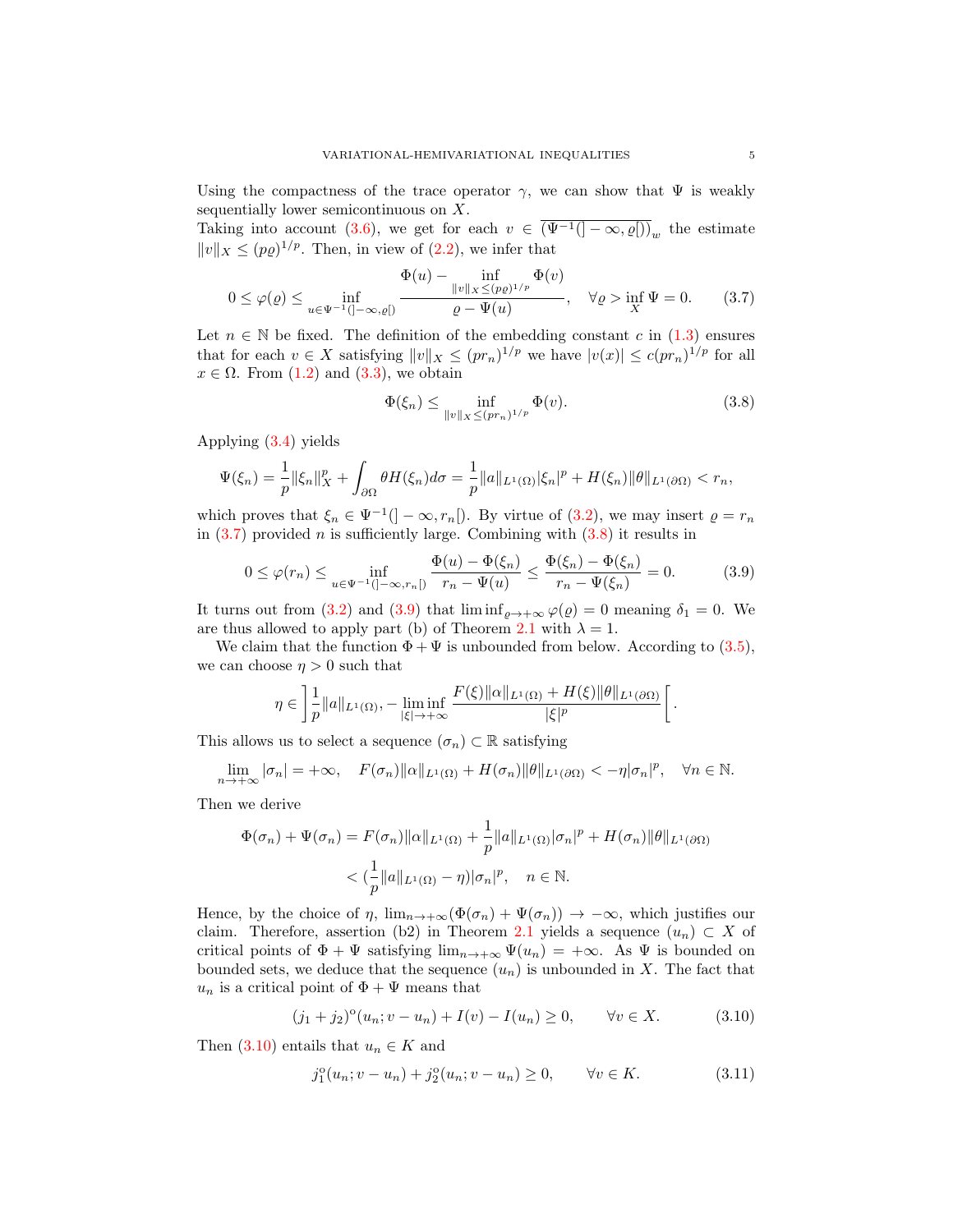A basic result on the generalized directional derivative of an integral functional (see [\[2,](#page-7-1) p. 77]) shows that

<span id="page-5-2"></span>
$$
j_1^o(u_n; v - u_n) \le \int_{\Omega} \alpha(x) F^o(u_n; v - u_n) dx, \qquad \forall v \in K,
$$
 (3.12)

and, for all  $v \in K$ ,

$$
j_2^o(u_n; v - u_n) \le \int_{\Omega} |\nabla u_n|^{p-2} \nabla u_n \nabla (v - u_n) dx + \int_{\Omega} a |u_n|^{p-2} u_n (v - u_n) dx
$$
  
+ 
$$
\int_{\partial \Omega} \theta H^o(\gamma u_n; \gamma v - \gamma u_n) d\sigma.
$$
 (3.13)

Combining  $(3.11)$ ,  $(3.12)$ , and  $(3.13)$  leads to

$$
\int_{\Omega} |\nabla u_n|^{p-2} \nabla u_n \nabla (v - u_n) dx + \int_{\Omega} a |u_n|^{p-2} u_n (v - u_n) dx
$$

$$
+ \int_{\Omega} \alpha F^{\circ}(u_n; v - u_n) dx + \int_{\partial \Omega} \theta H^{\circ}(\gamma u_n; \gamma v - \gamma u_n) d\sigma \ge 0,
$$

for all  $v \in K$ , which completes the proof.  $\square$ 

Our second main result is the following theorem. Since its proof can be carried out along the same lines as for Theorem [3.1,](#page-3-1) we omit it.

<span id="page-5-0"></span>Theorem 3.2. Assume that

<span id="page-5-3"></span>
$$
\inf_{\xi \in \mathbb{R}} H(\xi) \ge 0
$$

and there exist two sequences  $(r_n) \subset \mathbb{R}_+$  and  $(\xi_n) \subset \mathbb{R}$  such that

$$
\lim_{n \to +\infty} r_n = 0,
$$
\n
$$
F(\xi_n) = \inf_{|\xi| \leq c(pr_n)^{1/p}} F(\xi), \quad \forall n \in \mathbb{N},
$$
\n
$$
\frac{1}{p} ||a||_{L^1(\Omega)} |\xi_n|^p + H(\xi_n) ||\theta||_{L^1(\partial \Omega)} < r_n, \quad \forall n \in \mathbb{N},
$$
\n
$$
\liminf_{\xi \to 0} \frac{F(\xi) ||\alpha||_{L^1(\Omega)} + H(\xi) ||\theta||_{L^1(\partial \Omega)}}{|\xi|^p} < -\frac{1}{p} ||a||_{L^1(\Omega)}.
$$

Then problem  $(1.1)$  admits a sequence of nontrivial solutions converging to zero.

### 4. Applications

First, we present an application of Theorem  $3.1$  with a function  $H$  which is not zero.

<span id="page-5-1"></span>**Theorem 4.1.** Assume that  $\alpha \neq 0$  in [\(1.2\)](#page-0-1). Let  $(\xi_n) \subset \mathbb{R}$  be a sequence with  $\lim_{n\to+\infty}\xi_n = +\infty$  and let  $F : \mathbb{R} \to \mathbb{R}$  and  $H : \mathbb{R} \to \mathbb{R}$  be locally Lipschitz functions such that for n sufficiently large the following conditions hold:

<span id="page-5-4"></span>
$$
\xi_{n-1}^2 < \xi_n; \tag{4.1}
$$

<span id="page-5-5"></span>
$$
F|_{[-\xi_n^2, -\xi_{n-1}^2] \cup [\xi_{n-1}^2, \xi_n^2]} \ge F(\xi_n) = -\frac{\xi_n^{2p}}{p \| \alpha \|_{L^1(\Omega)} c^p};\tag{4.2}
$$

<span id="page-5-6"></span>
$$
\|\theta\|_{L^{1}(\partial\Omega)}H(\xi_{n}) < \frac{1}{p} \left( \frac{1}{c^{p}} \xi_{n}^{2p} - \|a\|_{L^{1}(\Omega)} (1+\varepsilon)|\xi_{n}|^{p} \right) \tag{4.3}
$$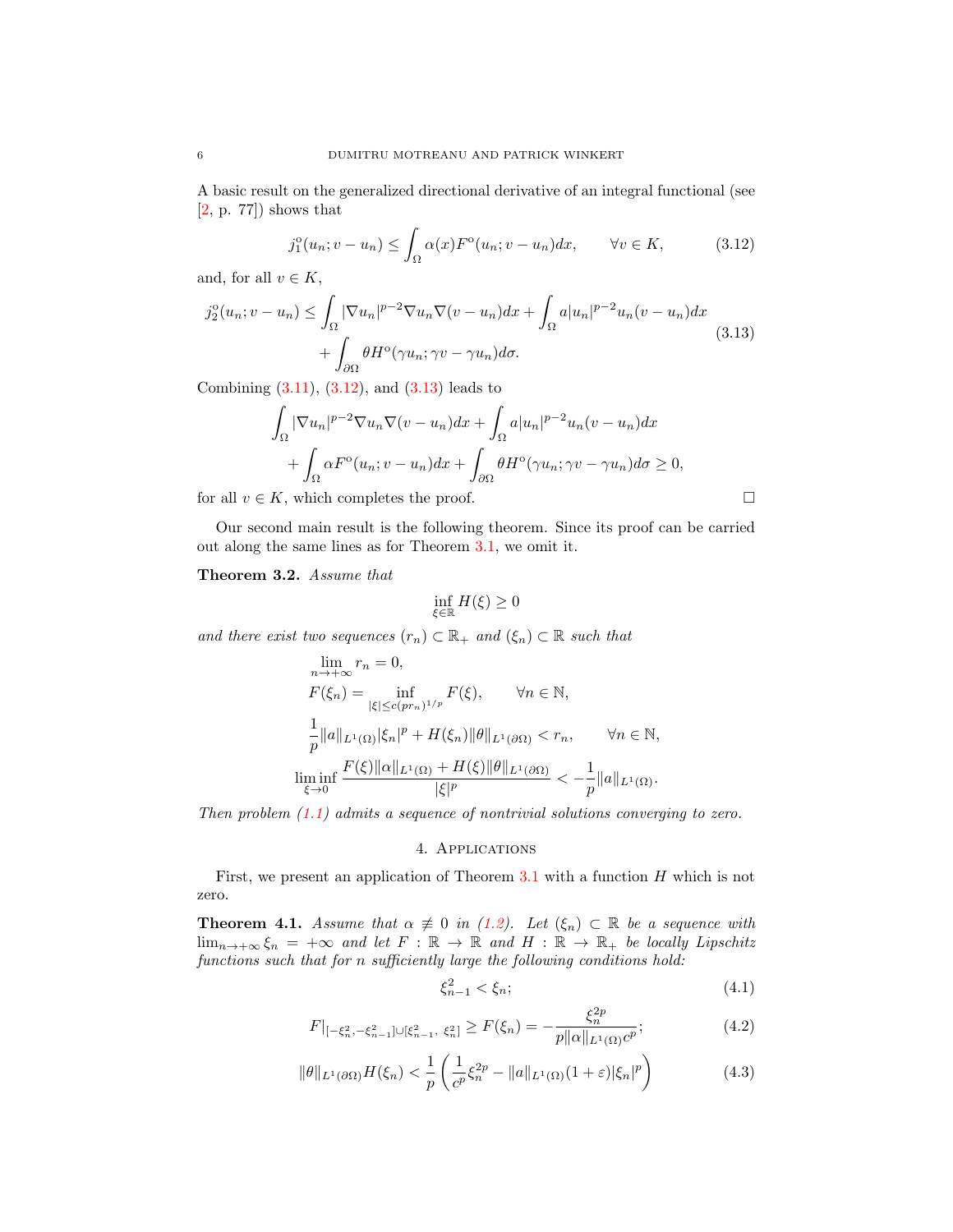with a constant  $\varepsilon > 0$ . Then problem [\(1.1\)](#page-0-0) possesses an unbounded sequence of solutions.

Proof. Let us check that Theorem [3.1](#page-3-0) applies. Set

<span id="page-6-1"></span>
$$
r_n = \frac{1}{pc^p} \xi_n^{2p}.
$$
\n(4.4)

By [\(4.4\)](#page-6-1) we see that hypothesis [\(3.2\)](#page-3-5) is fulfilled. Notice that  $c(pr_n)^{\frac{1}{p}} = \xi_n^2$ . Then, by  $(4.1)$  and  $(4.2)$ , we have

$$
\inf_{|\xi|\le c(pr_n)^{\frac{1}{p}}}F(\xi)=\inf_{|\xi|\le \xi_n^2}F(\xi)=\inf_{\xi\in [-\xi_n^2,-\xi_{n-1}^2]\cup [\xi_{n-1}^2,\ \xi_n^2]}F(\xi)=F(\xi_n).
$$

This shows that hypothesis  $(3.3)$  is satisfied. Using  $(4.3)$  and  $(4.4)$ , it follows readily that the inequality required in hypothesis [\(3.4\)](#page-3-4) is true. Finally, we note that hypothesis  $(3.5)$  is also verified because through  $(4.3)$  and  $(4.2)$  we arrive at

$$
\liminf_{|\xi| \to +\infty} \frac{F(\xi) \|\alpha\|_{L^1(\Omega)} + H(\xi) \|\theta\|_{L^1(\partial \Omega)}}{|\xi|^p}
$$
\n
$$
\leq \liminf_{n \to +\infty} \frac{F(\xi_n) \|\alpha\|_{L^1(\Omega)} + H(\xi_n) \|\theta\|_{L^1(\partial \Omega)}}{|\xi_n|^p}
$$
\n
$$
\leq \liminf_{n \to +\infty} \frac{F(\xi_n) \|\alpha\|_{L^1(\Omega)} + \frac{1}{p} \left(\frac{1}{c^p} \xi_n^{2p} - \|a\|_{L^1(\Omega)} (1 + \varepsilon) |\xi_n|^p\right)}{|\xi_n|^p}
$$
\n
$$
= -\frac{\|a\|_{L^1(\Omega)} (1 + \varepsilon)}{p}.
$$

Applying Theorem [3.1](#page-3-0) we achieve the desired conclusion.  $\square$ 

Now we present an application of Theorem  $3.2$  involving a function H which is not zero.

<span id="page-6-0"></span>**Theorem 4.2.** Assume that  $\alpha \neq 0$  in [\(1.2\)](#page-0-1). Let  $(\xi_n)$  be a sequence of positive real numbers with  $\xi_n \downarrow 0$  and let  $F : \mathbb{R} \to \mathbb{R}$  and  $H : \mathbb{R} \to \mathbb{R}_+$  be locally Lipschitz functions such that for n sufficiently large the following conditions hold:

<span id="page-6-2"></span>
$$
\sqrt{\xi_n} < \xi_{n-1};\tag{4.5}
$$

<span id="page-6-3"></span>
$$
F|_{[-\sqrt{\xi_n}, -\sqrt{\xi_{n+1}}] \cup [\sqrt{\xi_{n+1}}, \sqrt{\xi_n}]} \ge F(\xi_n) = -\frac{\xi_n^{\frac{p}{2}}}{p \| \alpha \|_{L^1(\Omega)} c^p};\tag{4.6}
$$

<span id="page-6-4"></span>
$$
\|\theta\|_{L^1(\partial\Omega)} H(\xi_n) < \frac{1}{p} \left( \frac{1}{c^p} \xi_n^{\frac{p}{2}} - \|a\|_{L^1(\Omega)} (1 + \varepsilon) \xi_n^p \right) \tag{4.7}
$$

with a constant  $\varepsilon > 0$ . Then problem [\(1.1\)](#page-0-0) possesses a sequence of solutions converging to zero.

*Proof.* The proof proceeds in the same way as for Theorem [4.1,](#page-5-1) this time applying Theorem [3.2.](#page-5-0) To this end, we set

$$
r_n = \frac{1}{pc^p} \xi_n^{\frac{p}{2}}.
$$

By  $(4.5)$  and  $(4.6)$ , we have

$$
\inf_{|\xi| \le c(pr_n)^{\frac{1}{p}}} F(\xi) = \inf_{[-\sqrt{\xi_n}, -\sqrt{\xi_{n+1}}] \cup [\sqrt{\xi_{n+1}}, \sqrt{\xi_n}]} F(\xi) = F(\xi_n).
$$